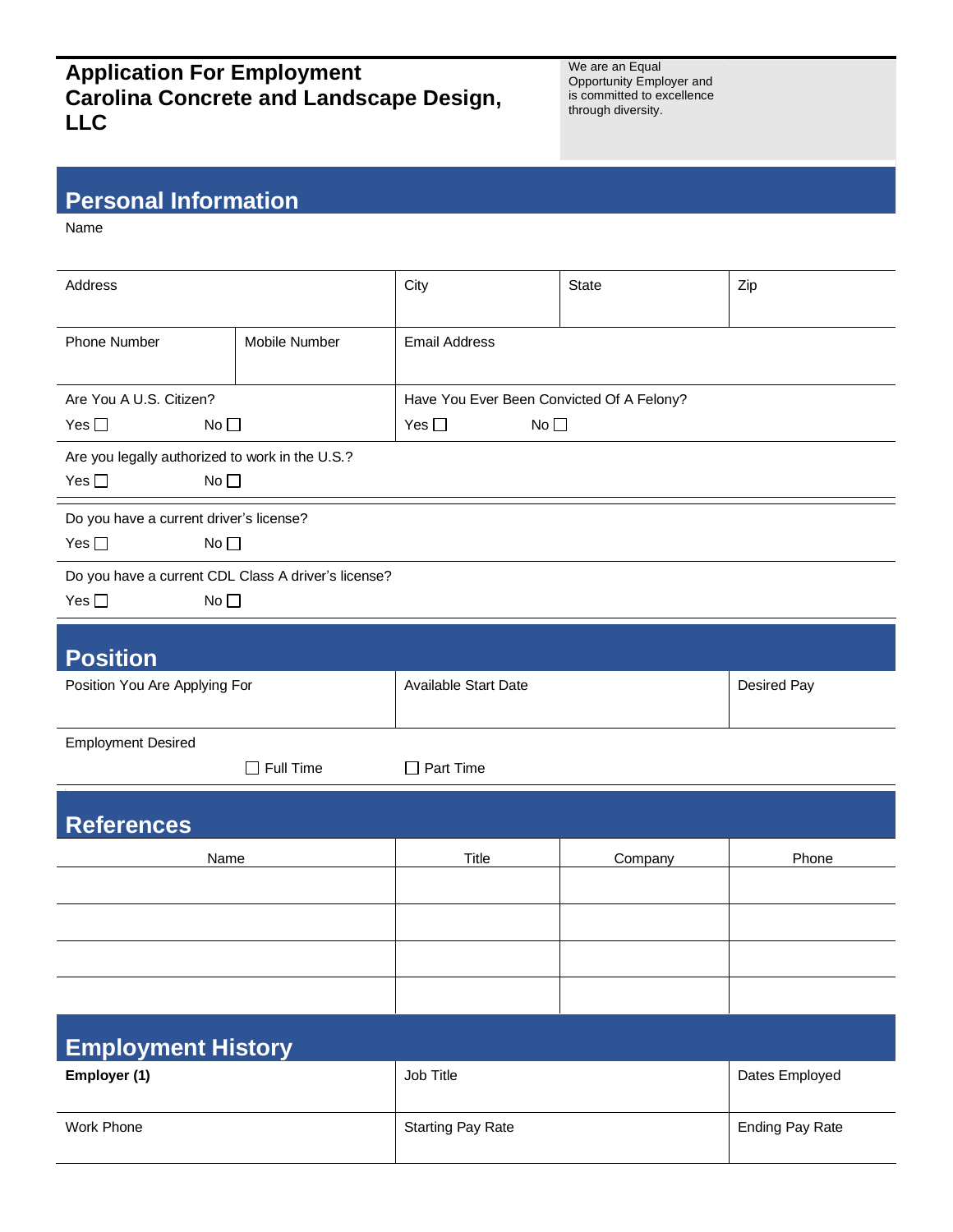| Address      | City                     | <b>State</b> | Zip                    |
|--------------|--------------------------|--------------|------------------------|
| Employer (2) | Job Title                |              | Dates Employed         |
| Work Phone   | <b>Starting Pay Rate</b> |              | <b>Ending Pay Rate</b> |
| Address      | City                     | State        | Zip                    |
| Employer (3) | Job Title                |              | Dates Employed         |
| Work Phone   | <b>Starting Pay Rate</b> |              | <b>Ending Pay Rate</b> |
| Address      | City                     | <b>State</b> | Zip                    |
| Employer (4) | Job Title                |              | Dates Employed         |
| Work Phone   | <b>Starting Pay Rate</b> |              | <b>Ending Pay Rate</b> |
| Address      | City                     | State        | Zip                    |
| Employer (5) | Job Title                |              | Dates Employed         |
| Work Phone   | <b>Starting Pay Rate</b> |              | <b>Ending Pay Rate</b> |
| Address      | City                     | <b>State</b> | Zip                    |
|              |                          |              |                        |

## **Certifications-** certifications are not required but are preferred

| Are you currently Osha 10 certified? If yes, please list expiration date.        |                                                                                                                                                                                                                                |  |
|----------------------------------------------------------------------------------|--------------------------------------------------------------------------------------------------------------------------------------------------------------------------------------------------------------------------------|--|
| Yes $\Box$                                                                       |                                                                                                                                                                                                                                |  |
| Are you currently Osha 30 certified? If yes, please list expiration date.        |                                                                                                                                                                                                                                |  |
| Yes $\Box$                                                                       |                                                                                                                                                                                                                                |  |
| Are you currently First Aide/CPR certified? If yes, please list expiration date. |                                                                                                                                                                                                                                |  |
| Yes $\Box$                                                                       |                                                                                                                                                                                                                                |  |
| Are you currently certified in Fall Safety? If yes, please list expiration date. |                                                                                                                                                                                                                                |  |
| Yes $\Box$                                                                       |                                                                                                                                                                                                                                |  |
| Are you currently ACI certified? If yes, please list expiration date.            |                                                                                                                                                                                                                                |  |
| Yes $\Box$<br>$\overline{\mathsf{No}}$ $\overline{\mathsf{b}}$                   | Exp: the contract of the contract of the contract of the contract of the contract of the contract of the contract of the contract of the contract of the contract of the contract of the contract of the contract of the contr |  |

Do you currently hold any other certifications? If yes, please list what you are certified in and the expiration date